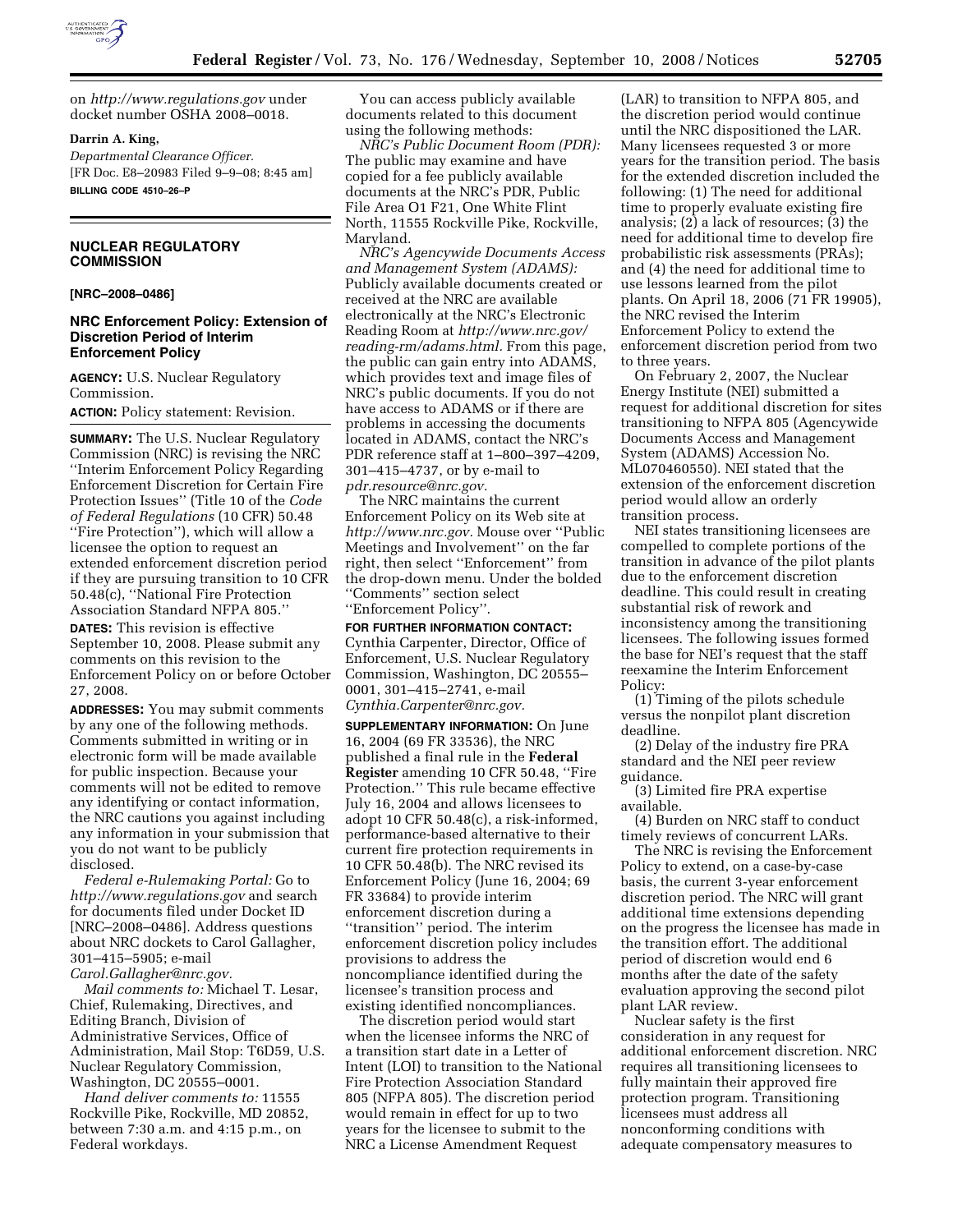assure adequate fire safety. The NRC will continue to apply normal inspection and enforcement to all plants that are not actively transitioning to 10 CFR 50.48(c).

### **Paperwork Reduction Act**

This policy statement does not contain new or amended information collection requirements subject to the Paperwork Reduction Act of 1995 (44 U.S.C. 3501, *et seq.*). Existing requirements were approved by the Office of Management and Budget (OMB), approval number 3150–0136. The approved information collection requirements contained in this policy statement appear in section VII.C.

### **Public Protection Notification**

The NRC may not conduct or sponsor, and a person is not required to respond to, collection of information, unless it displays a currently valid OMB control number.

#### **Congressional Review Act**

In accordance with the Congressional Review Act of 1996, the NRC has determined that this action is not a major rule and has verified this determination with the Office of Information and Regulatory Affairs of OMB.

Accordingly, the NRC Enforcement Policy is amended to read as follows:

#### NRC Enforcement Policy

\* \* \* \* \*

Interim Enforcement Policies

\* \* \* \* \*

Interim Enforcement Policy Regarding Enforcement Discretion for Certain Fire Protection Issues (10 CFR 50.48)

This section sets forth the interim enforcement policy that the U.S. Nuclear Regulatory Commission (NRC) will follow to exercise enforcement discretion for certain noncompliances of requirements in 10 CFR 50.48, ''Fire protection,'' (or fire protection license conditions) that are identified as a result of the transition to a new risk-informed, performance-based fire protection approach included in paragraph (c) of 10 CFR 50.48 and for certain existing identified noncompliances that reasonably may be resolved by compliance with 10 CFR 50.48(c). Paragraph (c) allows reactor licensees to voluntarily comply with the risk informed, performance-based fire protection approaches in National Fire Protection Association Standard 805 (NFPA 805), ''Performance-Based Standard for Fire Protection for Light Water Reactor Electric Generating

Plants,'' 2001 Edition (with limited exceptions stated in the rule language).

For those noncompliances that the NRC identifies during the licensee's transition process, this enforcement discretion policy will be in effect for up to 3 years from the date specified by the licensee in their letter of intent to adopt the requirements in 10 CFR 50.48(c). The enforcement discretion will continue to be in place, without interruption, until NRC approval of the license amendment request to transition to 10 CFR 50.48(c).

An additional period of enforcement discretion may be granted on a case-bycase basis, if a licensee has made substantial progress in its transition effort. This additional period of discretion, if granted, would end 6 months after the date of the safety evaluation approving the second pilot plant 1 LAR review.

The NRC will assess ''substantial progress'' based on accomplishment of tasks that are not resource-limited with respect to fire probabilistic risk assessment (PRA) technical expertise (e.g., classical fire protection transition, deterministic nuclear safety performance criteria transition, nonpower operational transition, radioactive release transition, development of the NFPA 805 monitoring program, operator manual action transition to NFPA 805 recovery actions). In order for the NRC to adequately evaluate the transition progress, licensees that request enforcement discretion beyond the three years currently available should make their request to the NRC in writing at least 3 months before the expiration of the 3-year discretion period and compile or submit the following information:

• Compile, for on-site NRC audit/ inspection, a list of all fire protectionrelated noncompliances and the related compensatory measures for those noncompliances.

• Document, for onsite NRC audit/ inspection, that each Operator Manual Action put in place as compensatory measures are feasible and reliable, in accordance with staff provided guidance in Regulatory Issue Summary 2005–07, ''Compensatory Measures to Satisfy the Fire Protection Program Requirements.''

• Submit a description of the physical modifications performed, if any, to address existing risk-significant fire protection issues.

• Submit a status report of the transition, including a schedule of milestones for completing the fire PRA. The status report should be broken

down into the following major areas: Æ Classical fire protection transition (in accordance with NFPA 805 Chapter 3).

Æ Nuclear Safety Performance Criteria transition (in accordance with NFPA 805 chapters 1, 2 and 4).

Æ Nonpower operational transitions.  $\circ$ NFPA 805 monitoring program.

If the NRC determines that a licensee has not made sufficient progress during the transition to NFPA 805, the NRC will deny the request for an extension of enforcement discretion.

If, after submitting the letter of intent to comply with 10 CFR 50.48(c) and before submitting the license amendment request, the licensee decides not to complete the transition to 10 CFR 50.48(c), the licensee must submit a letter stating its intent to retain its existing license basis and withdrawing its letter of intent to comply with 10 CFR 50.48(c). After the licensee's withdrawal from the transition process, the staff, as a matter of practice, will not take enforcement action against any noncompliance that the licensee corrected during the transition process and will on a case-bycase basis, consider refraining from taking action if reasonable and timely corrective actions are in progress (e.g., an exemption has been submitted for NRC review). Noncompliances that the licensee has not corrected, as well as noncompliances identified after the date of the above withdrawal letter, will be dispositioned in accordance with normal enforcement practices.

#### *A. Noncompliances Identified During the Licensee's Transition Process*

Under this interim enforcement policy, enforcement action normally will not be taken for a violation of 10 CFR 50.48(b) (or the requirements in a fire protection license condition) involving a problem such as in engineering, design, implementing procedures, or installation, if the violation is documented in an inspection report and it meets all of the following criteria:

(1) It was licensee-identified, as a result of its voluntary initiative to adopt the risk-informed, performance-based fire protection program included under 10 CFR 50.48(c) or, if the NRC identifies the violation, it was likely in the NRC staff's view that the licensee would have identified the violation in light of the defined scope, thoroughness, and schedule of the licensee's transition to 10 CFR 50.48(c) provided the schedule

<sup>&</sup>lt;sup>1</sup>The NRC accepted the request from both Duke Power (ML051080005) and Progress Energy (ML052140391) to allow Oconee Nuclear Power Station and Shearon Harris Nuclear Power Station respectively, to become pilot NPFA 805 plants.